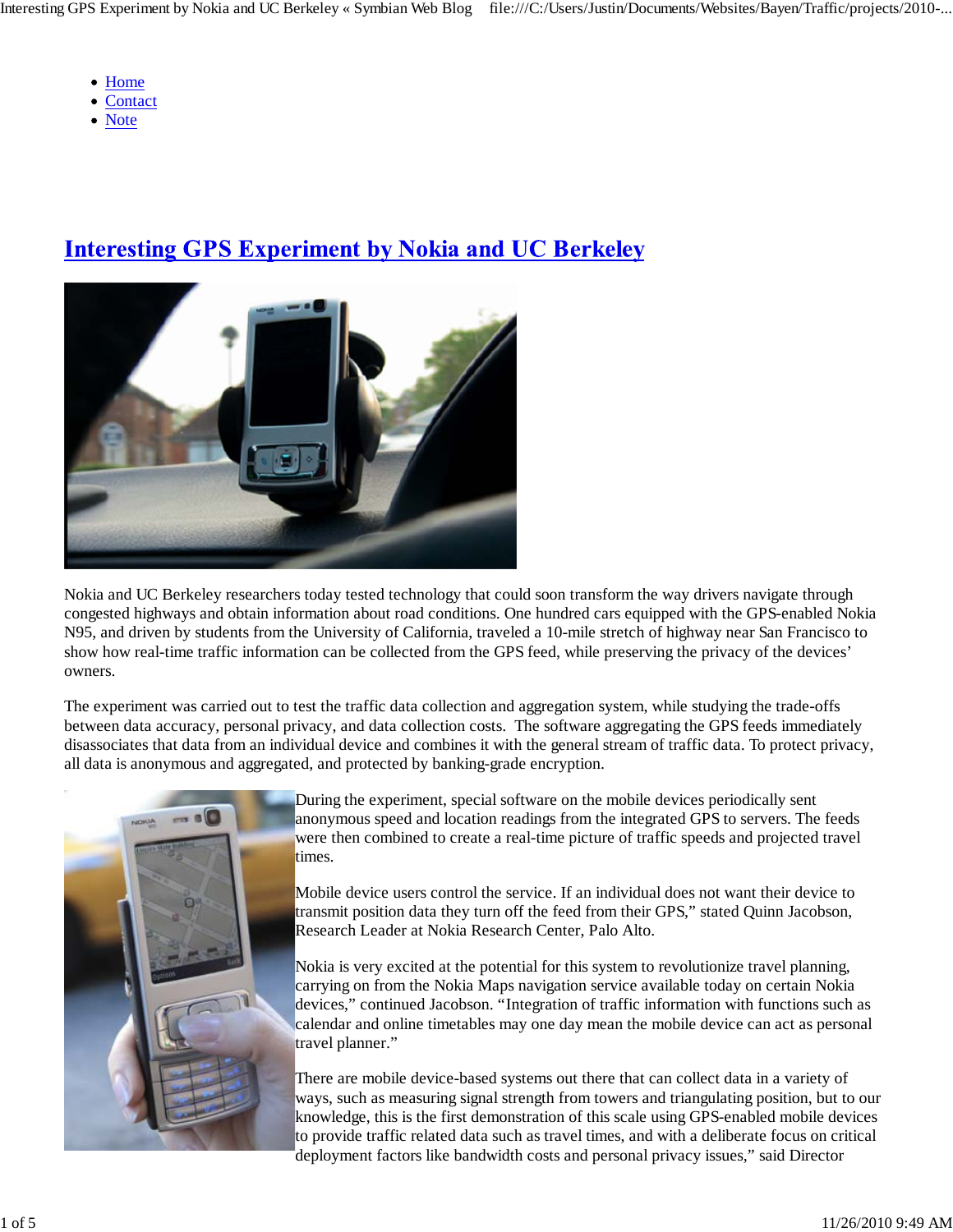Thomas West, director, UC Berkeley's California Center for Innovative Transportation.

The researchers believe that fewer than 5% of drivers need to contribute location data for the system to be effective on any particular highway.



For state transportation agencies such as The California Department of Transport (Caltrans), tapping into the vast network of mobile phones on the road could one day remove the need to invest in expensive infrastructure to obtain traffic information as well as greatly expanding the coverage of such services.

In the USA alone congestion causes 4.2 billion hours extra travel every year and the purchase of extra 2.9 billion gallons of fuel for a congestion cost of USD 78 billion(1). With the number of vehicles on the road increasing rapidly around the world a cost-effective method of travel planning could help drivers make smarter decisions about which routes to take, the researchers say.

The project brings together research teams from the Nokia Research Center (NRC) in Palo Alto and from UC Berkeley, interacting through UC Berkeley's California Center for Innovative Transportation (CCIT). These teams are developing the algorithms, software and architecture of this GPS-based traffic monitoring system.

The project is supported by a USD 186,000 grant from Caltrans. Additional support comes from the National Science Foundation, Nokia, Tekes, Rutgers University's WINLAB, the University of California Transportation Center and the Volvo Center of Excellence for Future Urban Transport at UC Berkeley's Institute of Transportation Studies.

Source: Nokia Press

This entry was posted on February 8, 2008 at 9:43 pm and is filed under Uncategorized. Tagged: experiment, GPS, Nokia, UC Berkeley. You can follow any responses to this entry through the RSS 2.0 feed. You can leave a response, or trackback from your own site.

#### **3 Responses to "Interesting GPS Experiment by Nokia and UC Berkeley"**

*TaKeR* Says: 1. February 9, 2008 at 1:04 am

Hello, may i ask for the source url ? Thx.

*bery95* Says: February 9, 2008 at 8:56 am 2.

Nokia Press, sorry forgot it.

*BamboOS* Says: February 10, 2008 at 7:51 pm 3.

as far as i know there is already a software offering such functionality (collecting anonymous data about speed and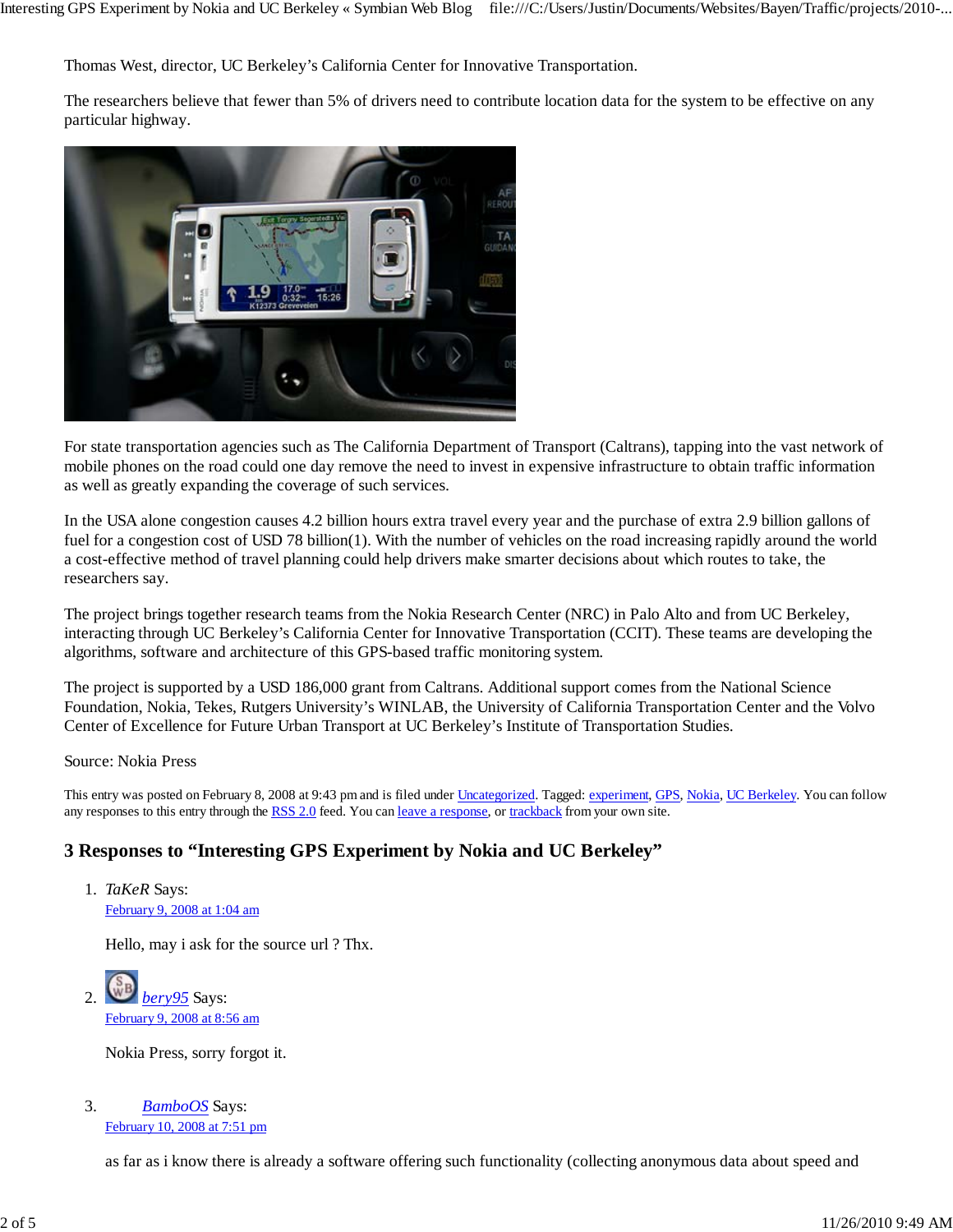position and routing based on it) probably available only for poland - its called naviexpert

#### **Leave a Reply**

|                | Name                         |
|----------------|------------------------------|
|                | Mail (will not be published) |
|                | Website                      |
|                |                              |
|                |                              |
|                |                              |
|                |                              |
| Submit Comment |                              |
|                |                              |
|                |                              |

Search

### • Categories

Select Category

### • Application of the Week

- o BTSwitch Fast Bluetooth Switcher
- EQ AltTab Task Manager
- o Pic2Theme Easy Theme Creator
- o PulsePaper Changing Wallpapers
- o ShazamID Music Recognition
- o Time Bar Display current Time everywhere

### • Blogroll

- Blog of babinokia
- Dailymobile
- Darla Mack's Blog
- Mobile-Review
- Symbian-Blog of P@sco
- o Symbian-Freak
- Symbianworld
- The Nokia Blog
- WordPress.com

#### • Noob Section

- E-Mail Settings
- Edit ID3 Tags on the Phone
- Improve GPS Connection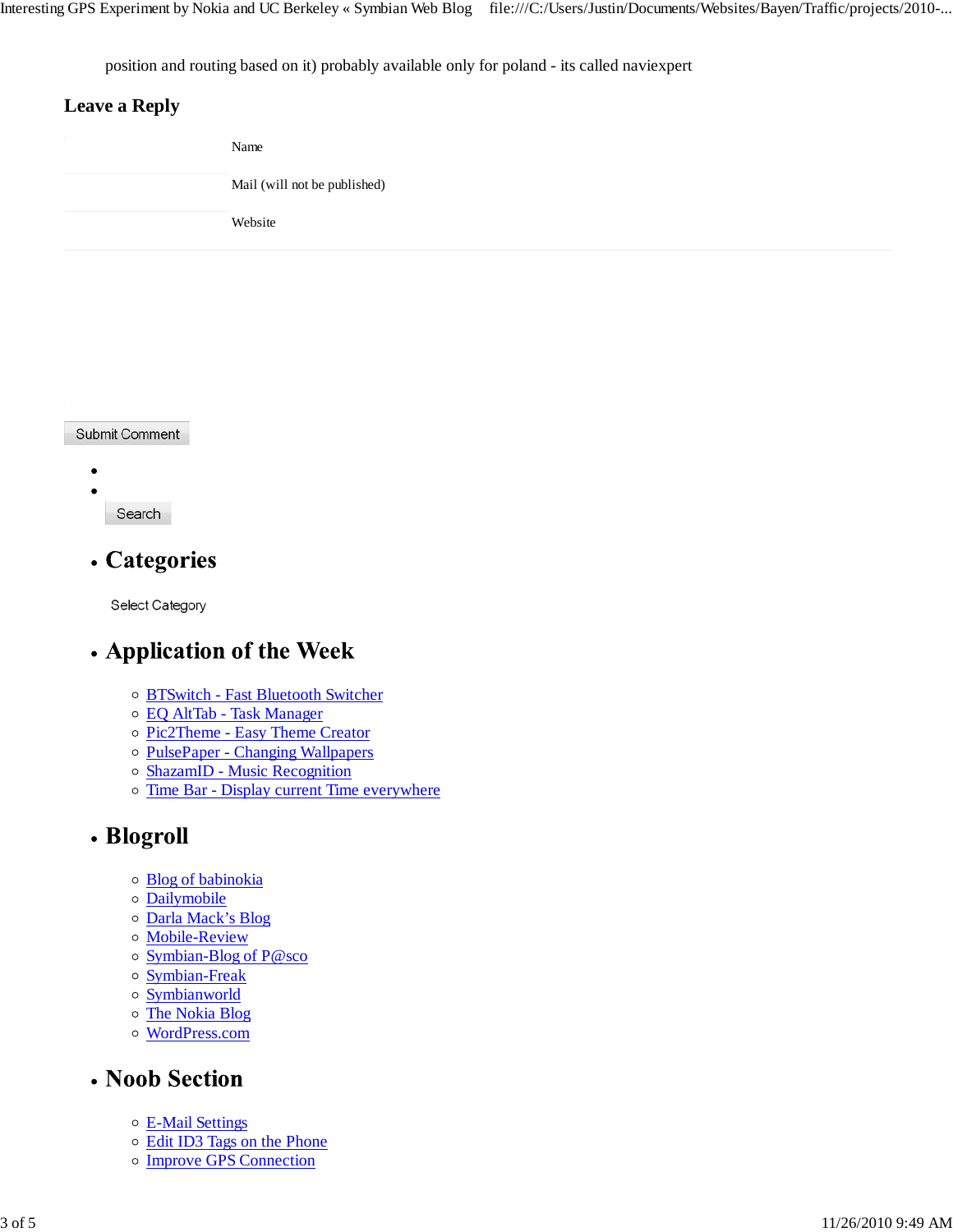- Mobile Browsing including YouTube
- Personalisation of the Active Standby

# • Tutorials

- Signing applications
- Signing directly on the phone

# • Top Posts

- $\circ$  How to sign unsigned applications for Symbian
- Mirage Money First real Motion controlled Game in full 3D
- o Signing directly on the Phone
- RockNScroll Beta v1.01 released
- o N73 ME Firmware Update v4.0808.4.2.2
- Tags

3D **accelerometer** application beta download emTube firmware Flash FlipSilent FLV game Games gaming GPS iPhone mobile Mobile World Congress MobiTubia N-Gage N-Gage 2.0 n82 N95 N95 8GB Nokia phone photos pictures platform player preview release review rotateMe rotate me S60 s60v3 samir screenshots signing Symbian theme themes update video YouTube

# • Symbian Web Blog

- o ShakeMaster by ShakeLock Developer
- N95 FM Aerial
- Nokia and China Postel strengthen strategic Cooperation
- US Nokia N95 8GB now available
- Mirage Money First real Motion controlled Game in full 3D
- Nokia 6550 Hands On
- MobiClass developed by Tong Reng OpenC Challenge 2nd Runner up
- RockNScroll Beta v1.01 released
- o N73 ME Firmware Update v4.0808.4.2.2
- Redbull and Amstel Drinks for PyPiwo

February 2008

## • Archives

- March 2008
- February 2008